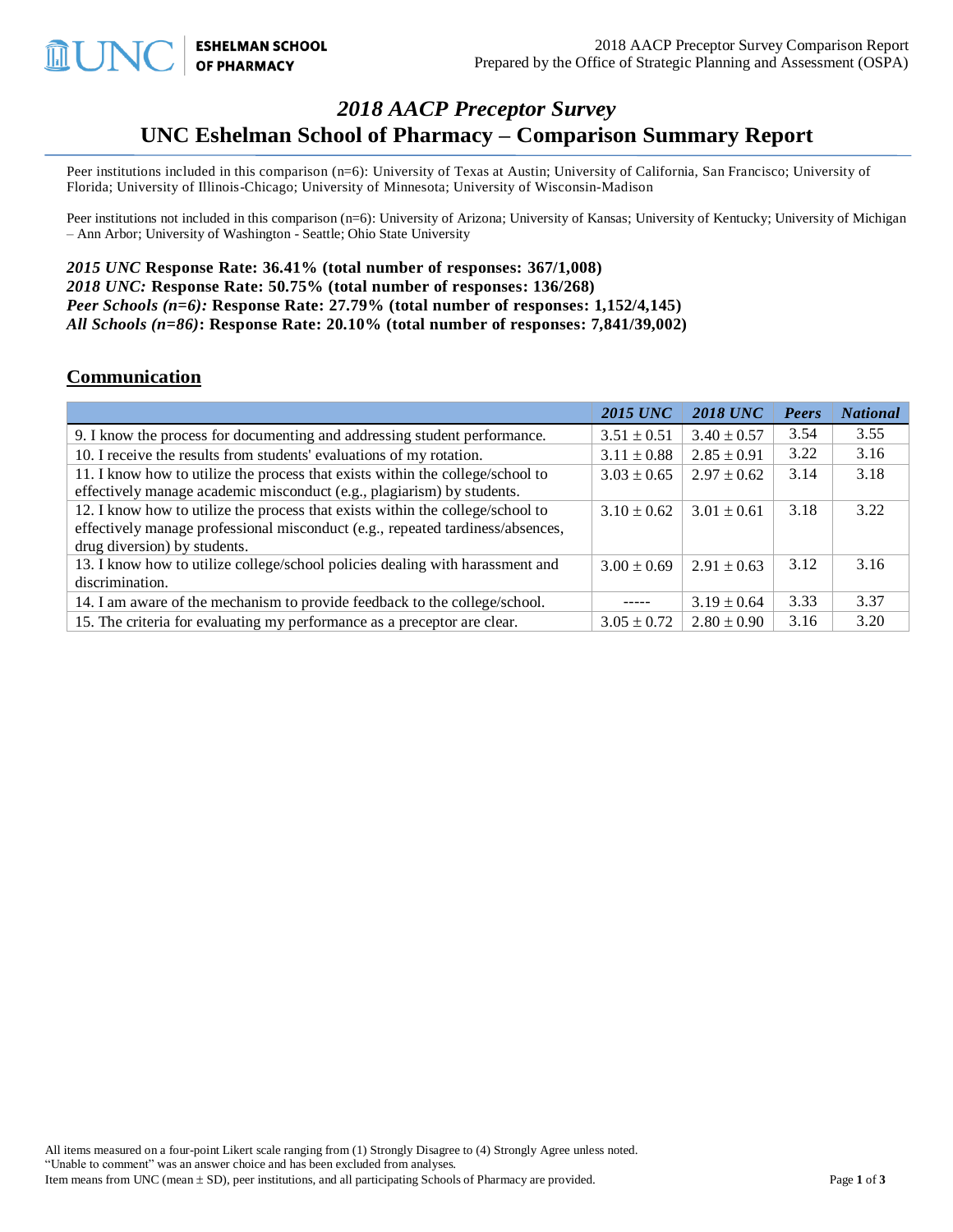ESHELMAN SCHOOL<br>OF PHARMACY

### **Curriculum**

**MUNO** 

|                                                                                                             | <b>2015 UNC</b> | <b>2018 UNC</b> | <b>Peers</b> | <b>National</b> |  |
|-------------------------------------------------------------------------------------------------------------|-----------------|-----------------|--------------|-----------------|--|
| 16. The specific learning expectations for the student have been clearly defined<br>for my rotation( $s$ ). | -----           | $3.25 \pm 0.66$ | 3.50         | 3.47            |  |
| 17. The assessment tools provided to me for my site are suitable for measuring                              | $3.27 \pm 0.57$ | $3.15 \pm 0.64$ | 3.29         | 3.35            |  |
| student performance.                                                                                        |                 |                 |              |                 |  |
| 18. I know how to use the assessment tools provided to measure student                                      |                 | $3.27 \pm 0.53$ | 3.43         | 3.46            |  |
| performance.                                                                                                |                 |                 |              |                 |  |
| <b>Domain 1: Foundational Knowledge</b>                                                                     |                 |                 |              |                 |  |
| 19. Apply knowledge from the foundational pharmaceutical and biomedical                                     |                 | $3.26 \pm 0.65$ | 3.44         | 3.40            |  |
| sciences to the provision of patient care.                                                                  |                 |                 |              |                 |  |
| 20. Apply knowledge from the clinical sciences to the provision of patient care.                            |                 | $3.28 \pm 0.63$ | 3.45         | 3.41            |  |
| 21. Evaluate scientific literature. <sup>+</sup>                                                            | $3.38 \pm 0.54$ | $3.27 \pm 0.62$ | 3.39         | 3.33            |  |
| <b>Domain 2: Essentials for Practice</b>                                                                    |                 |                 |              |                 |  |
| 22. Provide medication expertise as part of patient-centered care.                                          | -----           | $3.32 \pm 0.57$ | 3.47         | 3.43            |  |
| 23. Optimize the safety and efficacy of medication use systems (e.g., dispensing,                           | $3.24 \pm 0.56$ | $3.26 \pm 0.59$ | 3.40         | 3.39            |  |
| administration, effects monitoring) to manage patient healthcare needs. <sup>+</sup>                        |                 |                 |              |                 |  |
| 24. Design strategies to manage chronic disease and improve health and                                      | -----           | $3.30 \pm 0.58$ | 3.43         | 3.40            |  |
| wellness.                                                                                                   |                 |                 |              |                 |  |
| 25. Assess the health needs of a given patient population.                                                  | -----           | $3.22 \pm 0.63$ | 3.38         | 3.36            |  |
| 26. Provide patient-centered care based on evidence-based practices.                                        |                 | $3.34 \pm 0.59$ | 3.46         | 3.41            |  |
| Domain 3: Approach to Practice and Care                                                                     |                 |                 |              |                 |  |
| 27. Design, implement and evaluate viable solutions to patient care problems.                               |                 | $3.24 \pm 0.59$ | 3.36         | 3.33            |  |
| 28. Use effective strategies to educate patients, healthcare professionals and                              |                 | $3.35 \pm 0.59$ | 3.42         | 3.40            |  |
| caregivers to improve patient care.                                                                         |                 |                 |              |                 |  |
| 29. Advocate for the patient's best interest.                                                               |                 | $3.32 \pm 0.54$ | 3.41         | 3.39            |  |
| 30. Engage as a member of an interprofessional healthcare team. <sup>+</sup>                                | $3.37 \pm 0.53$ | $3.35 \pm 0.52$ | 3.44         | 3.41            |  |
| 31. Identify cultural disparities in healthcare.                                                            |                 | $3.16 \pm 0.56$ | 3.27         | 3.29            |  |
| 32. Recognize and address cultural disparities in access to and delivery of health                          | -----           | $3.17 \pm 0.56$ | 3.27         | 3.29            |  |
| care.                                                                                                       |                 |                 |              |                 |  |
| 33. Effectively communicate (verbal, non-verbal, written) when interacting with                             |                 | $3.32 \pm 0.53$ | 3.39         | 3.36            |  |
| individuals, groups and organizations.                                                                      |                 |                 |              |                 |  |
| <b>Domain 4: Personal and Professional Development</b>                                                      |                 |                 |              |                 |  |
| 34. Examine and reflect on how their behavior and choices affect their personal                             | -----           | $3.18 \pm 0.60$ | 3.30         | 3.30            |  |
| and professional growth.                                                                                    |                 |                 |              |                 |  |
| 35. Accept responsibility for creating and achieving shared goals.                                          |                 | $3.22 \pm 0.60$ | 3.33         | 3.33            |  |
| 36. Develop new ideas and approaches to practice.                                                           |                 | $3.21 \pm 0.58$ | 3.26         | 3.28            |  |
| 37. Act in a manner consistent with the trust given to pharmacists by patients,                             | -----           | $3.38 \pm 0.54$ | 3.45         | 3.43            |  |
| other health care may done and coojety                                                                      |                 |                 |              |                 |  |

other healthcare providers and society.

<sup>+</sup>2015 AACP Preceptor Survey item aligned in content using modified language compared to 2018 AACP Preceptor Survey item.

### **Resources/Support**

|                                                                                 | <b>2015 UNC</b> | <b>2018 UNC</b> | Peers | <b>National</b> |
|---------------------------------------------------------------------------------|-----------------|-----------------|-------|-----------------|
| 38. I have ongoing contact with the Office of Experiential Education.           | $3.07 \pm 0.67$ | $2.85 \pm 0.72$ | 3.17  | 3.25            |
| 39. I receive needed support from the Office of Experiential Education.         | $3.25 \pm 0.59$ | $3.06 \pm 0.64$ | 3.29  | 3.36            |
| 40. The student-to-preceptor ratios at my site are appropriate to maximize      | $3.37 \pm 0.61$ | $3.12 \pm 0.84$ | 3.46  | 3.48            |
| learning.                                                                       |                 |                 |       |                 |
| 41. The college/school has an effective continuing professional development     | $3.10 \pm 0.68$ | $2.95 \pm 0.72$ | 3.23  | 3.31            |
| program for me that is consistent with my preceptor responsibilities.           |                 |                 |       |                 |
| 42. There are adequate facilities and resources at the practice site to precept | $3.27 \pm 0.67$ | $3.08 \pm 0.75$ | 3.40  | 3.42            |
| students.                                                                       |                 |                 |       |                 |
| 43. The college/school provides me with access to library and educational       | $3.50 \pm 0.55$ | $3.46 \pm 0.60$ | 3.34  | 3.32            |
| resources.                                                                      |                 |                 |       |                 |

All items measured on a four-point Likert scale ranging from (1) Strongly Disagree to (4) Strongly Agree unless noted. "Unable to comment" was an answer choice and has been excluded from analyses. Item means from UNC (mean  $\pm$  SD), peer institutions, and all participating Schools of Pharmacy are provided. Page 2 of 3